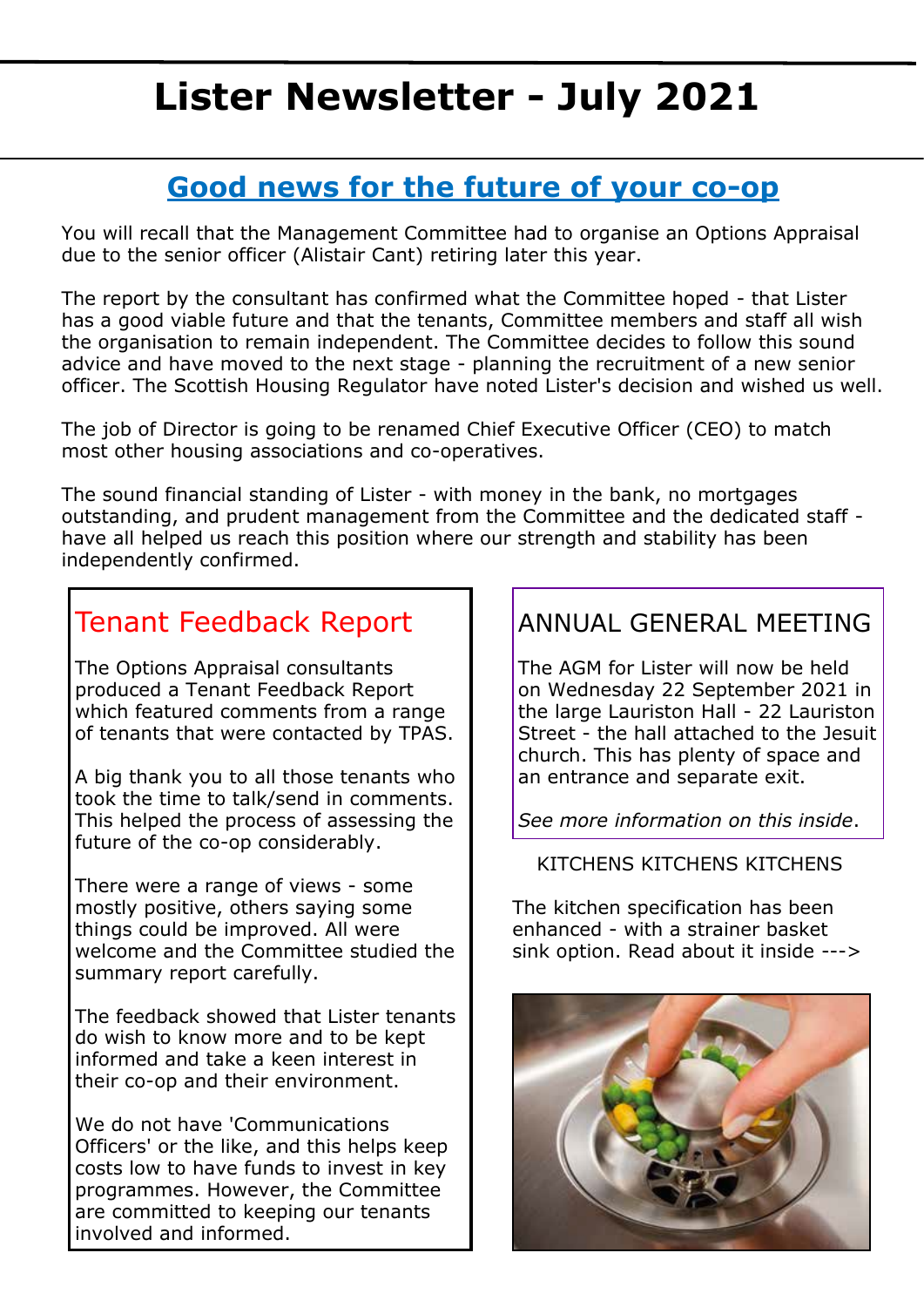## AGM and a SPECIAL GENERAL MEETING - WED 22 SEPTEMBER

Due to Covid concerns, the AGM normally held in late June will now take place at 7.30pm on WEDNESDAY 22 SEPTEMBER 2021.

To have a larger size venue to allow social distancing and plenty of space, Lister has hired the large Lauriston Hall at 28 Lauriston Street. This is the community hall of the adjacent Jesuit church and has been used for years for ceilidhs, weddings and other such events.

There will not be any social event or catering this year to reduce the risks and the venue has a separate entrance and exit. We hope to offer a wee 'thank-you' for those attending - more details in due course. There will be the facility to give a Proxy to someone else, if you cannot attend on the evening. This is a useful option as it gives your vote to someone else and also allows for your name to be counted in the attendance and quorum requirements.

There will also be a brief Special General Meeting held immediately after the AGM. This will be to consider an updating of the Lister Rules - our constitutional document. We are strongly encouraged to keep our Rules up to date and the new version would also give the Co-op better flexibility in the future - it allows us to have virtual meetings if those were the only alternative if another Covid-type pandemic or disaster were to afflict us.

All tenants are encouraged to attend or send a Proxy. More details to follow.

### Traffic and Heriot's parents

There has been growing concern about the adverse impacts of the twice daily school-run of cars accessing Keir Street and Heriot Place - causing jams, noise, pollution and a risk to children and others from all the manoeuvrings.

Alistair has met with the Estates Manager for Heriot's and he has written on behalf of the Committee a strongly-worded request to the Principal requesting that they close their Heriot Place gate to such drop-offs and collections.

Their main entrance and pedestrian entrances are all on the main Lauriston Place frontage so these should be used. A number of other schools in Edinburgh including Gillespie's Primary and Bruntsfield Primary have had road closures to make safer access for those walking or cycling to school and Lister will press for this if this voluntary request does not get listened to.

We shall see what happens when the new term starts in mid-August.

#### MISCELLANEOUS NEWS ITEMS

GAS SERVICING - Thank you to everyone for helping Lister maintain a very good record on the important gas servicing. The legal requirement to have this crucial work done hasn't changed during this Covid period, so thank you to everyone who has helped provide access for the engineers.

16 KEIR ST ROOF WORK - This went successfully after a delayed start. Thank you for being patient with any inconvenience. We now have a very high quality refurbished central lead gutter, new lead water-gates, drain pipes and overflows.

RENT STATEMENTS - our new housing software allows us to easily print a rent statement for any tenant so if you are not sure of your rent balance or recent past payments, just ask for one.

We can refer tenants for specialist Welfare Benefits advice and for Debt/ Money Advice - ask Fiona at Lister.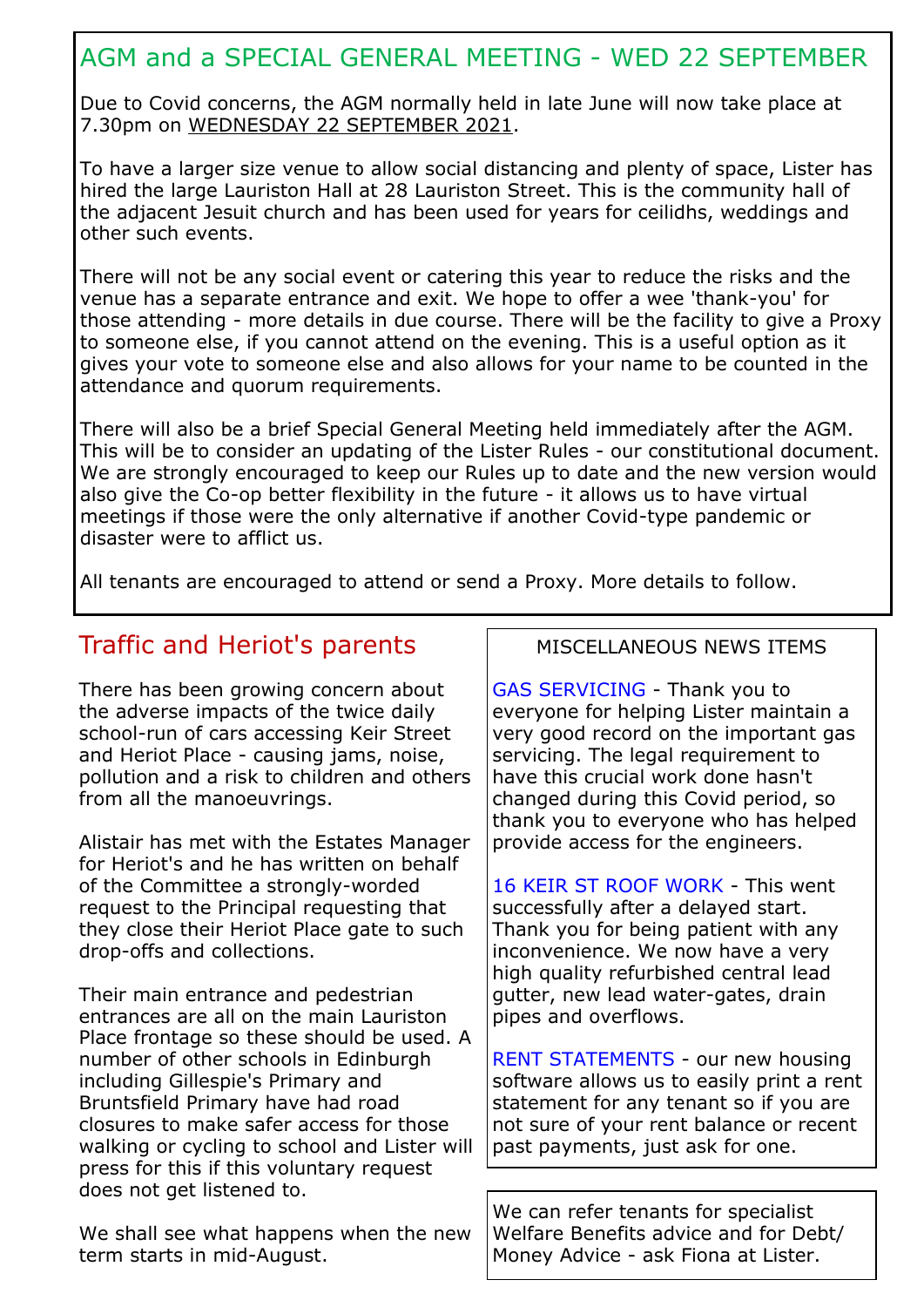#### **Main Site Kitchen programme has started at last!**

The kitchen contractor has started on site on Monday 12 July - hurrah. Prior to that, tenants in the first batch of addresses had invites to the special Kitchen Exhibition at the Lister office, and a visit from the Magnet Surveyor.

The running order starts at 16-20 Heriot Place, then along Heriot Place, then Keir Street, starting at 2, then Lauriston Place starting at 44. This followed the route of the programme about 16+ years ago.

Two flats a week are being done at present and with almost 135 flats, this may then take just over a year. However it may speed up slightly but we do not want to go too fast.

#### WHEN CAN I FIND OUT ABOUT MY KITCHEN CHOICES AND OPTIONS?

The short answer is NOW - if you have access to the internet.

All the printed materials that are delivered to the current batch of tenants, is available on our Lister website at:

https://lister.coop/for-tenants/main-sitekitchens-2021/

The material includes the following:

- Kitchen selection form
- Additional sink sheet
- Flowchart
- List of FAQs

There are two important points for all Main Site tenants - as follows:

1) All properties are required by the Scottish Govt to be upgraded to the higher spec/safer smoke detector system AND have a whole-house electric check done. At Lister we are also replacing the fuse-board with the latest version as this is worth doing at the same time as the whole house check. The Committee has stated that if you do not allow access for this work then your address will not be added to the kitchen programme list.

2) The Kitchen Exhibition at the Lister office is only open by appointment to those in the current batch of addresses.

# **KITCHEN SELECTION** FORM 1. FRONTALS (tick one box only)

Square copper handle & square copper



# **New sink option with strainer basket**

knob

**Since the original spec for the kitchen was decided, we have identified that for only a bit more money, we can order a Brand-name sink (Franke) with a deeper bowl area and a strainer-basket outlet.**

**This allow debris to be caught and by lifting the basket, the debris can be put in your bin rather than go down the drains.** 

**If you push the strainer down then it becomes a plug to allow the sink to fill with water. Clever!**

#### SMART METERS

You may be offered the option to upgrading to Smart meters by your energy supplier. Lister believes they offer several benefits, however we are not involved in this work at all so the choice is up to you.